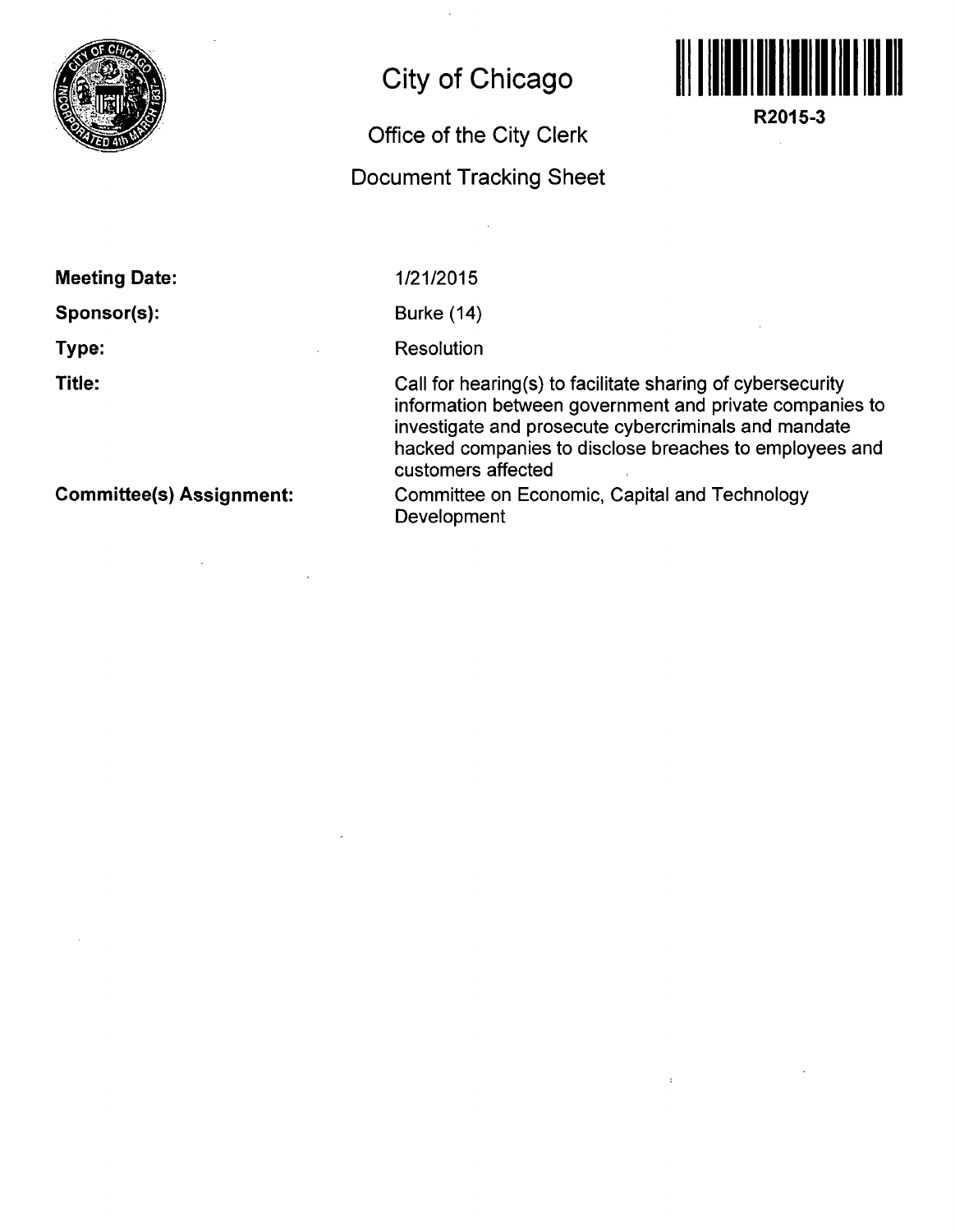Economic +<br>Cap Technols

## **RESOLUTION**

 $\mathcal{A}$ 

WHEREAS, publicly announced cyberattacks against companies such as Target, Neiman Marcus, Michaels, Yahoo! Mail, eBay, UPS, Home Depot, Apple iCloud, and J.P. Morgan Chase have highlighted the need for heightened cybersecurity; and

WHEREAS, last January, Target announced that the contact information of 70 million individuals was taken during a December 2013 breach in which cybercriminals also stole information from 40 million customer credit and debit cards; and

WHEREAS, last September, Home Depot announced that cybercriminals used malware to compromise the credit card information for roughly 56 million shoppers in its 2,000 U.S. and Canadian outlets; and

WHEREAS, the increases in the rate and severity of cyberattacks on American companies demonstrates the threat to U.S. commerce; and

WHEREAS, in 2013, cybercrime reportedly cost U.S. companies and individuals \$38 billion; and

WHEREAS, North Korea recently organized a cyberattack targeting Sony Pictures Entertainment and made unacceptable threats of violence against movie theatres and moviegoers worldwide; and

WHEREAS, the cyberattack debilitated Sony computers and led to Sony temporarily canceling the release of "The Interview," a movie that depicts the assassination of the North Korean leader, Kim Jong-un; and

WHEREAS, North Korea's cyberattack was an attack on our freedom of expression and way of life; and

WHEREAS, between 2009 and 2011, there was a 17-fold increase in computer attacks on American infrastructure, initiated by criminal gangs, hackers and other nations; and

WHEREAS, cyberattacks on utilities, military defense systems, water treatment plants, and other critical infrastructure are a direct threat to our national security; and

WHEREAS, President Obama has said that cyberattacks are one of the most serious challenges we face as a nation and America's economic prosperity in the  $21<sup>st</sup>$ century will depend on cybersecurity; and

WHEREAS, in his 2015 State of the Union address, President Obama stated, "No foreign nation, no hacker, should be able to shut down our networks, steal our trade secrets, or invade the privacy of American families, especially our kids";